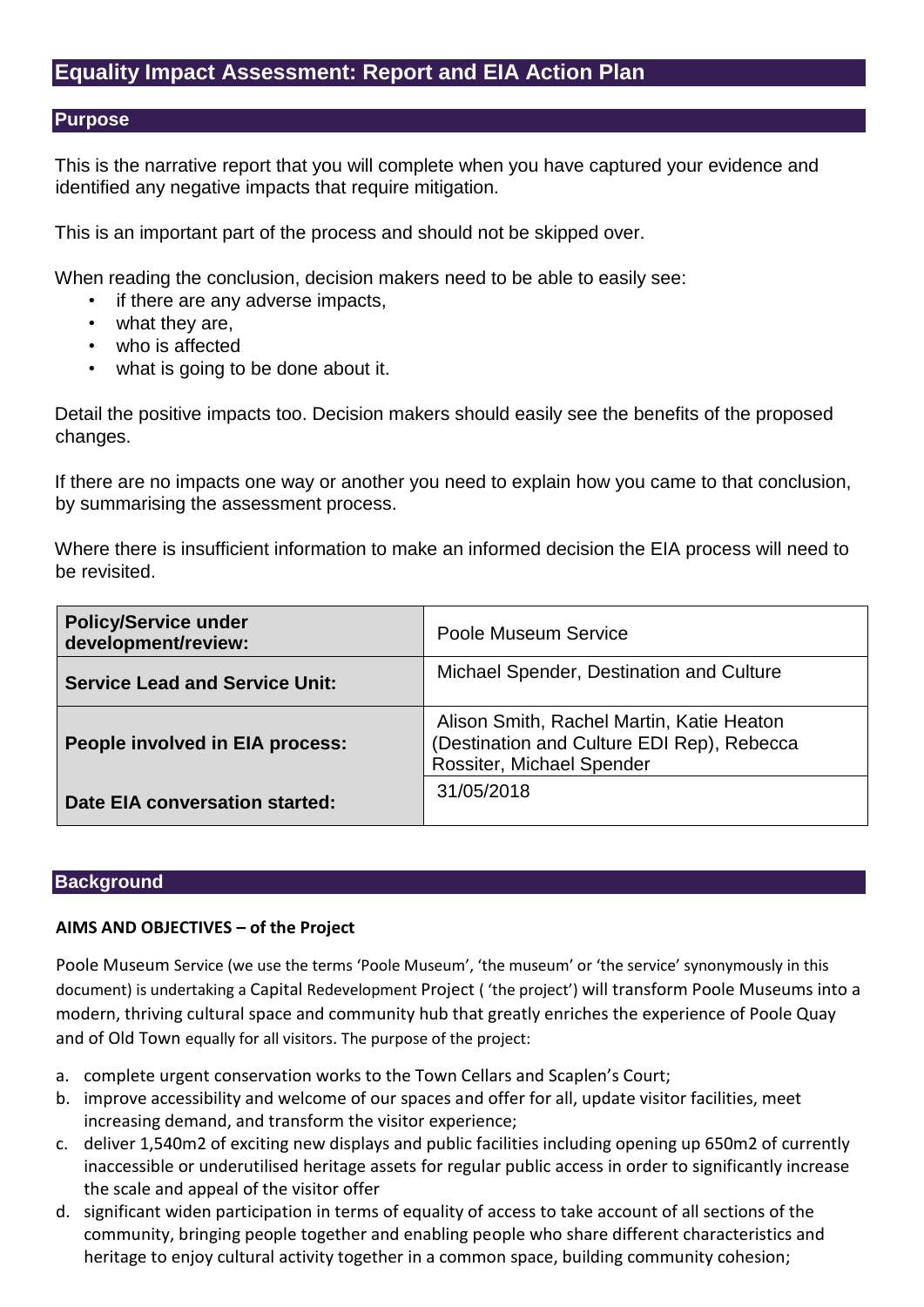e. attract more visitors to the Quay and Old Town – the 'Quay Quarter' – to create a vibrant and appealing cultural space, increasing engagement and dwell time.

## **OUTCOMES – as a result of the Project**

- a. long-term financial sustainability of the service by diversifying and increasing earned income, and organisational resilience as a result of increased cultural profile, a strong and growing Poole Museum Foundation membership base, staff and volunteer skills development, development of and deepening of relationships with a wide range of community partners;
- b. development of and deepening of relationships with a wide range of community partners, contributing to community growth and resilience.
- c. increased visitor numbers, with diverse new audiences, increased visitor dwell time, and repeat visits
- d. enhanced guardianship of public collections and buildings
- e. rejuvenation and an enriched experience of Poole Quay and Poole Town for the community and visitors, it will attract more visitors to the Quay and Old Town – the 'Quay Quarter' – to create a vibrant and appealing cultural space, increasing engagement and dwell time, and economic growth by making Poole a more attractive place to live, work, and visit.

## **ASSOCIATED SERVICES, POLICES, PROCEDURES**

BCP Council Corporate Strategy

- BCP Council People Strategy
- BCP Council Equality Action Commission
- Corporate Equality Action Plan
- Community Equality Champions
- Employee Equality Champions
- Equality & Diversity Policy Equality & Diversity Strategy
- Equality Governance structure
- Equality Monitoring
- Public Sector Equality Duty
- Service Unit Equality Champions
- Strategic Equality Leadership Group (SELG)
- Dorset Race Equality Council
- BCP EDI Policy (https://bcpcouncil.sharepoint.com/:b:/s/EqualityandDiversity/EapcHNevuAxBqfljpJktmIBejlm19x2hvSSVtYWeZRAdg?e=qWfp9R)

## **PEOPLE AND GROUPS**

This is a list of the main people, or groups (and any other stakeholders involved), that this changes to the service as a result of the project is designed to benefit:

#### **Groups of People**

- BCP residents
- Visitors to BCP area
- The cultural sector in BCP in particular the creative industries
- BCP businesses and the tourism and hospitality industry
- Young people in educational settings including primary schools, secondary schools, special schools and further and higher education
- Families especially those on lower incomes, young parents and those with children with SEND
- Older people over 65 including carers and cared for and those facing social isolation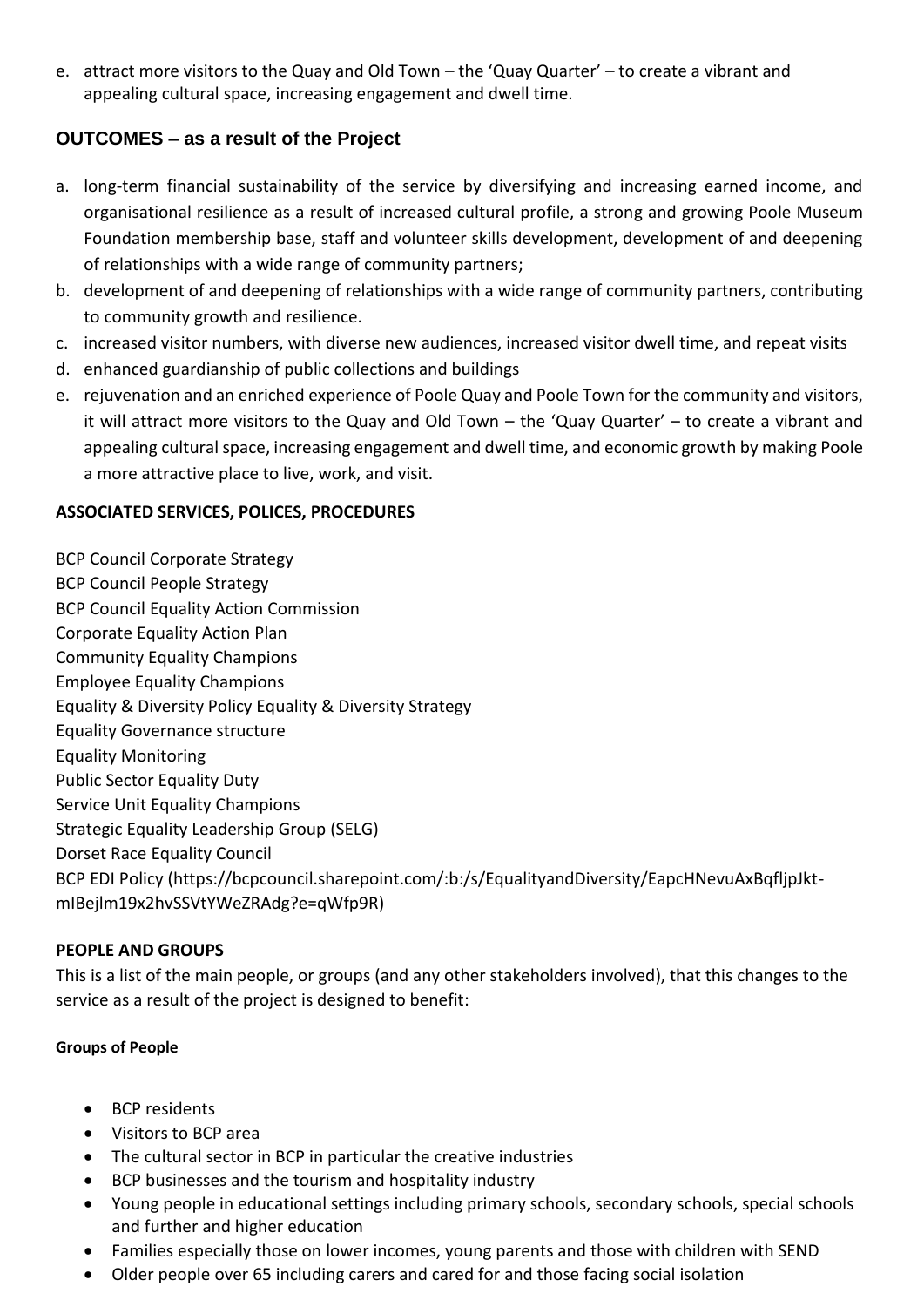- Artists and creatives including digital creative industries
- Staff and volunteers
- Local History Societies and Arts Groups

#### **Other organisations, statutory, voluntary or community**

- BCP partners including Children's Services and Communities team
- Community Groups and partners working with older people and carers including PramaLife, Crisp Carers and Community Action Network
- Dorset Race & Equality Council
- Access groups and organisations including DOTS Disability, Access Dorset, Parent Carers Together
- Tourist Information Centre
- **•** History Centre users
- Local schools

#### **SUPPORTING EVIDENCE**

Please list and/or link to below any recent & relevant consultation & engagement that can be used to demonstrate a clear understanding of those with a legitimate interest in the policy/service/process and the relevant findings:

- a) **INITIAL CONSULTATION (SUPPORTED BY BCP INSIGHT TEAM):** Consultation was undertaken between 31st May to the 29th June 2018 with BCP residents, stakeholders, and local businesses. A total of 855 responses were received to the main open survey, 14 responses from stakeholder survey, and 24 responses from the business survey.
- b) **ONGOING CONSULTATION:** Extensive additional consultation and engagement was undertaken from June 2020 with 24 stakeholders who work with and represent target audiences for the project. The main external funder, the National Lottery Heritage Fund, has a mandatory inclusion outcome: 'a wider range of people will be involved with heritage'. Access and inclusion are at the heart of the ambitious approach to audience development for the Our Museum project, to ensure that barriers relating to gender, socio economic background, ethnicity and disability are tackled across audience groups to encourage the widest range of people to engage and ensure that the whole community can take part equally, confidently, and independently. Consultation has informed project development to ensure that capital work, interpretation and formal and informal engagement programmes meets specific needs, includes, welcomes and inspires, and represents diverse histories and cultural narratives. Specifically, consultation and engagement has taken place with under-served groups or their representatives such as Access Dorset, Dots Disability, Dorset Race Equality Council and community groups.
- c) **INITIAL ACCESS AUDIT:** 2018 Quality Check by People First Forum recommendations for:
	- improved facilities and interpretation
	- café provision including Easy Read,
	- Changing Places toilet
	- Microwave for heating food
- d) **INITIAL CONSULTATION WITH DOTS/ACCESS DORSET:** Oct 2020 Consultation with Access Dorset / DOTS highlighted need for access to museums for those without a formal education, current lack of provision of BSL and provision for families with children with SEND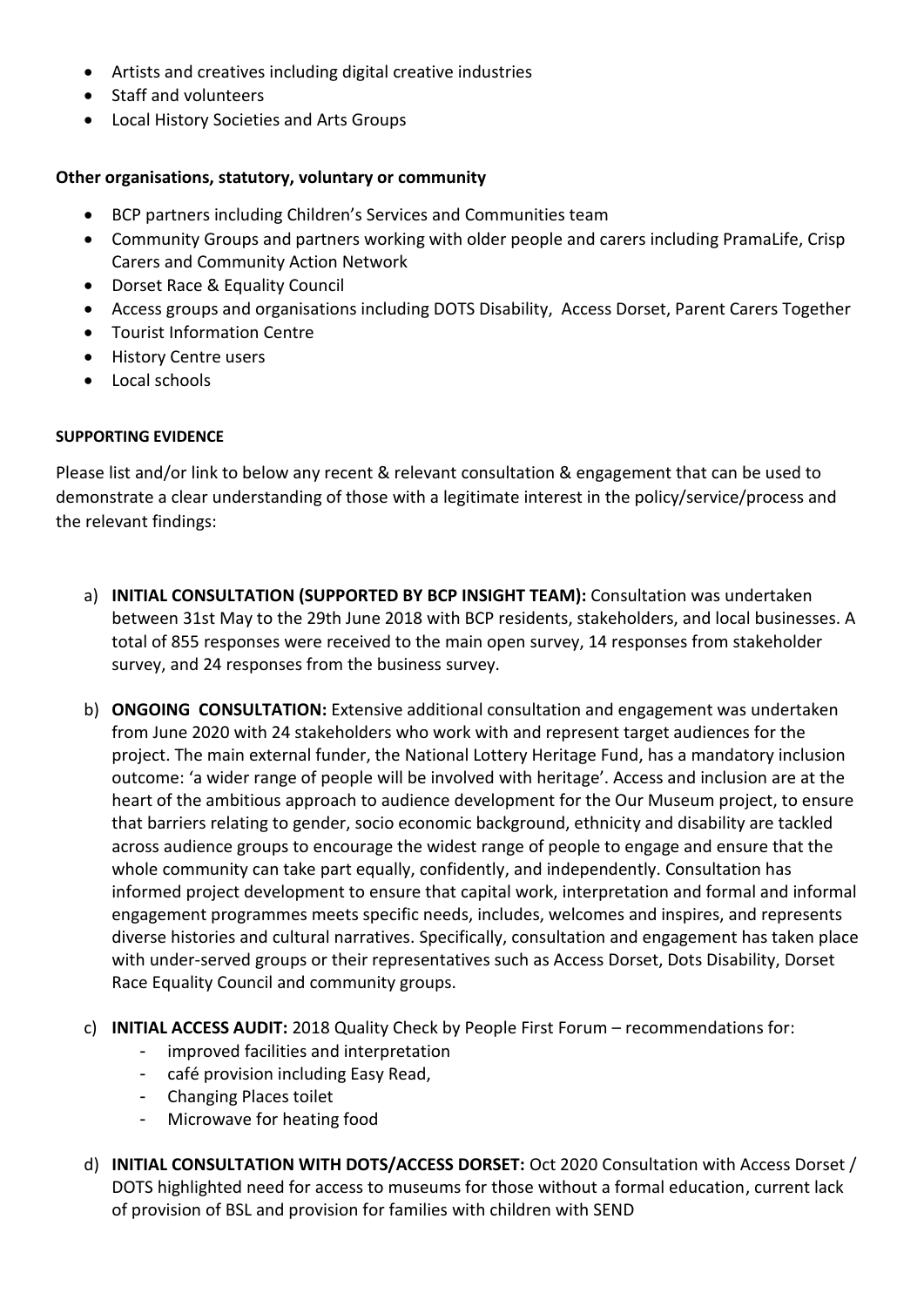- e) **LIVED EXPERIENCE ACCESS AUDIT:** Dec 2020 Access Audit by DOTS Disability site visit by group facilitator followed up with zoom session with participants with lived experience of disability – written report with key findings relating to:
	- Wayfinding
	- getting to the museum
	- getting around the museum
	- interacting and taking part in activities
	- the café, toilets, stairs and lift
- f) **FORMAL ACCESS AUDIT:** December 2020 Access Audit by Access Matters a formal access audit at the start of RIBA-2 design phase for capital works to ensure that development of the scheme is inclusive. **Access Matters have been commissioned to carry out inclusive design reviews at each RIBA stage**. The audit assessment is based on the following criteria: • The provisions in Approved Document Part M of the Building Regulations, 2015 edition. Volume 2: Access to and use of buildings. • BS8300-1:2018 Design of an accessible and inclusive built environment. Part 1: External environment – Code of Practice • BS8300-2:2018 Design of an accessible and inclusive built environment. Part 2: Buildings – Code of Practice • Sign Design Guide – A Guide to Inclusive Signage. P. Barker and J. Fraser, JMU 2004 • Other current good practice guidance as relevant. Access Matters will draw out key findings from DOTs disability 'lived experience' and Kids in Museums report to ensure these are prominently positioned in the access audit and inclusive design reviews. Access Matters will identify key areas for the museum to work with the inclusive reference group to inform design choices. Key findings include:
	- A consolidated approach to pre-visit access and orientation, pre-visit information in clear print, audio description and a choice of formats.
	- Accessible parking/drop off
	- Step-free routes and level access
	- Horizontal and vertical circulation improvements
	- Accessible WC provision
	- Acoustics and lighting
	- Reliance on visual interpretation
	- Safe and dignified egress in emergencies

#### g) **PRIORITY AUDIENCE CONSULTATION:**

- Nov 2020 Consultation with PramaLife and Crisp Carers identified barriers for carers and older people. Highlighted need for respite for carers, social interaction, able to take part in creative activity. Highlighted importance of access, improved lift, drop off points and parking. Also reaching those who cannot visit the museum in person or without access to technology
- Oct 2020 Session with Carers Reference Group to identify barriers to access for carers and cared for persons. Highlighted importance of adequate space to move around, accessible interpretation and quiet spaces
- Oct 2020 Interview with BCP Children's Services staff (Family Hubs and Short Breaks teams) to identify barriers for access for families on lower incomes, young parents and families with children with SEND. Highlighted importance of a welcoming environment without judgment, hands on activities, regular activities to interact with others, accessible interpretation
- h) **KIDS IN MUSEUMS AUDIT:** Dec 2020 Kids in Museums a sector organisation that promotes a manifesto to result in more families and young people accessing museums performed a Family Friendly audit of Poole Museum and Scaplen's Court which made recommendations to improve visitor offer for families. Findings included:
	- Providing family-friendly interpretation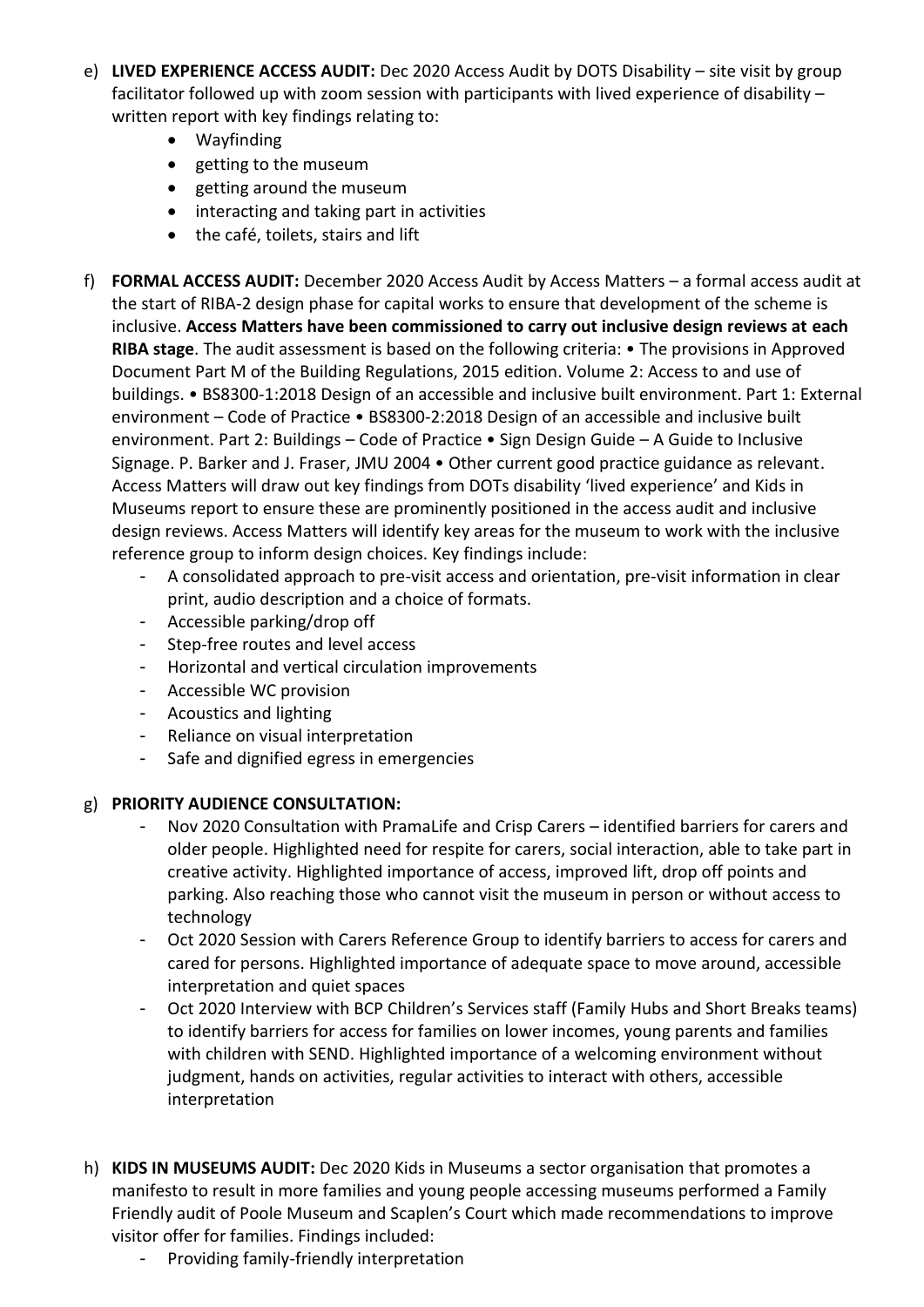- Visits should be easy and comfortable
- Breastfeeding welcome attitude
- Cloakroom and buggy area
- Improvements to toilets
- Encourage intergenerational activity
- Invest in accessible resources to support visits by families (including ear defenders and fidget toys)
- Communicate offer clearly
- Collaborate on development of offer and resources with families
- Consider what different family members need from their visit and provide ways for them to explore together
- Ensure there is enough to do for under-5s
- Include opportunities for parent/carers and children to play together, Enable children and young people to become consultants as part of Takeover Day
- Check heights of displays
- Promote family friendliness online
- i) **MARKET ASSESSMENT:** Alongside detailed consultation, a **market assessment** was undertaken in December 2020 focussing on the BCP area, with additional insight drawn from a comparison with the hyper-local Poole Town Ward area. The assessment drew on data from the 2011 Census Statistics; BCP Insight team; Audience Agency; Wessex Museums Partnership; Arts Council; Visit England and Visit Dorset; Dorset LEP; and central government briefing documents. This assessment identified underserved, gaps in provision and highlighted potential opportunities for audience development in the project.
	- With a high level of over 65s in the local population, there is an opportunity to both deepen engagement with this group, as well as reaching out through targeted work to deliver social impact with local older people who currently are not engaged and have been identified as living isolated lives and potentially suffering from loneliness.
	- Families comprise a large proportion of day trip visitors to Poole, so there is an opportunity to build on this already significant audience, however, more targeted work with hyper-local audiences will reach families from lower socio-economic backgrounds and deliver deeper impact and benefits.
	- Black, Asian and Minority Ethnic groups are under-represented in current museum audiences when compared to the local population and those within an hour's drive time. Whilst this under-representation isn't large, it is clear from the demographic data that by targeting family and schools, the ethnic diversity of museum audiences could be broadened.
- j) **AUDIENCE DEVELOPMENT REPORT**: In December 2020/January 2021 **audience development report** undertaken as part of the NLHF activity planning process identified audience development priorities for the project ('target audiences'). Establishing clearly defined priority groups will ensure the project reaches its full potential in terms of resonance, relevance and reach. This specifically addresses EDI considerations and identifies which audiences the service currently underserves and proposes approaches and partners for audience development;
	- Families and 65+ audiences with prior low engagement with heritage and from lower socio economic backgrounds are currently underserved by the museum. This is particularly true of these audiences within Poole Town Ward.
	- Large 65+ community locally, high care home and sheltered housing provision, high loneliness scores particularly in Poole Town Ward.
	- Those with long term health conditions and disabilities are underserved by the museum across all audience groups.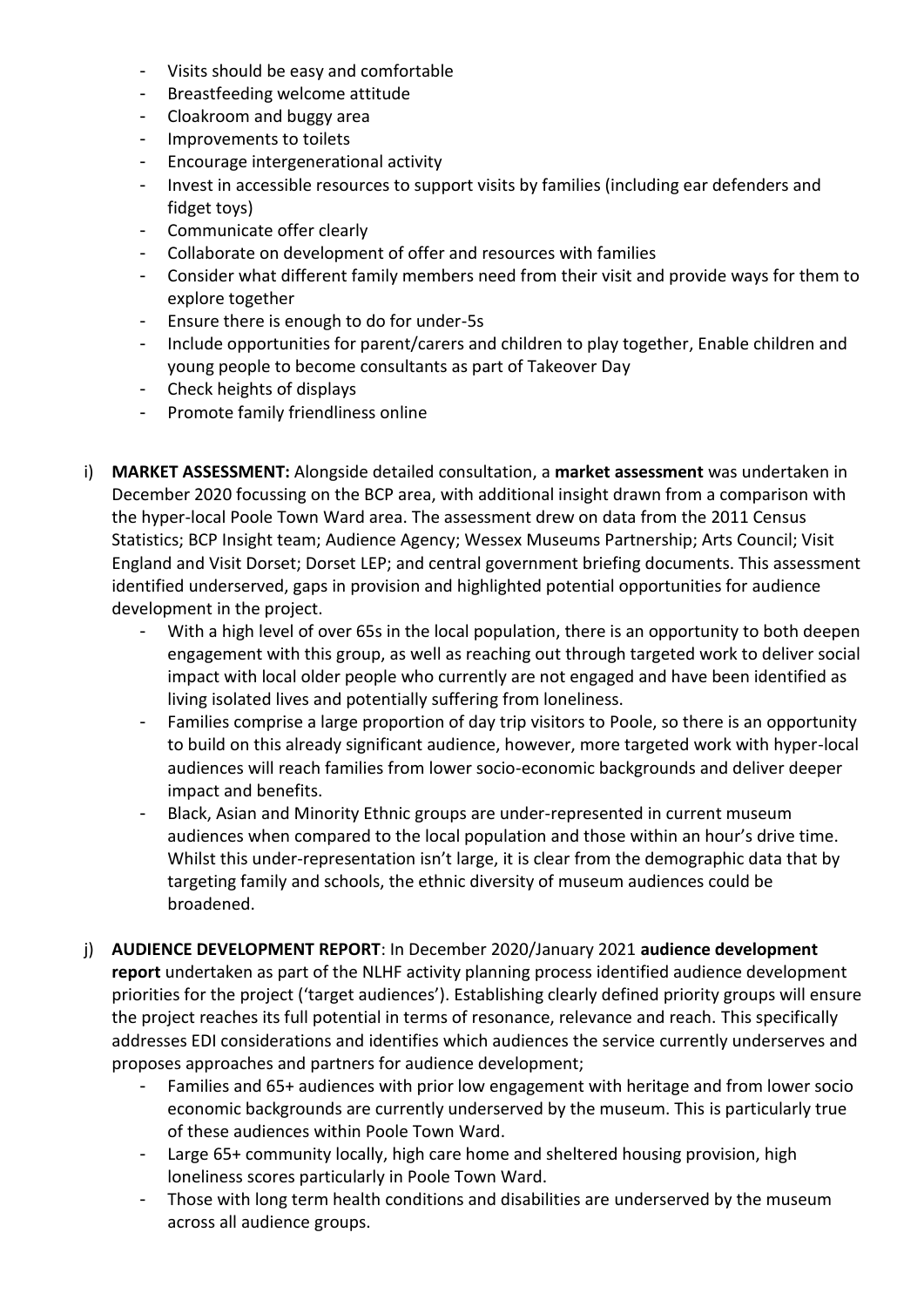- Local schools, especially with high Pupil Premium numbers are currently underserved by the museum - particular focus on engagement and cultural capacity development for schools and potential pathways to local creative FE, HE and industry offer.
- The creative industries are a key local economic driver, a strong cultural ecology helps support the development of the creative industries and the local HE offer is outstanding in this field. Experience seekers (likely to be graduates/or recent graduates) are the segment with most potential for growth within museum audiences.
- k) **PROJECT LAB:** Engagement with the public included a 'Project Lab' which ran in the Temporary Exhibition Gallery in Poole museum between 3 Oct 2020 and 10 Jan 400 people have engaged through the project via the Project Lab and public events. 18 volunteers have supported the project as facilitators and with specific skills such as research or design. 216 people have directly participated in creative engagement and consultation events and activities including 'gallery shakeups', academic round tables, play sessions, design workshops, and creative responses workshops – 101 of these participants were FE students working on collaborative design projects. As noted elsewhere, as a result of covid we were unable to engage directly with some groups, and this area needs further work as set out in the action plan. We tracked EDI comments as part of this process and these are listed below:
	- Improved wayfinding
	- More accessible and diverse interpretation and programming
	- Loud and quiet zones, and sensory maps
	- Engaging audiences of all abilities and ages with serious topics
	- Marginal and absent histories in displays and collections need to be addressed including histories of slavery and People of Colour, LGBTQ+ histories, women's histories or histories of poverty and inequality
	- Histories of ordinary, everyday people including fishermen, seafarers, families of seafarers, not rich merchants
	- Contextualising challenging historical objects and narratives for example Benjamin Lester in the wider context of trade, slavery and the role of women in maritime history at the time, to show a nuanced but critical approach to the era and topic, linking to Black Lives Matter
	- The museum is not helpful for those that need encouraging to get involved people without an existing interest in history will not want to come
	- There was a clear imperative to include more diverse stories and histories of minorities not commonly represented in history
	- Students asked to see diverse histories in the museum, including exhibits on slavery and a decision to display critical and controversial topics in gallery spaces. There was also in interest in including spaces for debate around these themes rather than didactic displays. There was also a recognition of the museum's nationalistic and colonial role as an institution. Students also made the point that visitors to the museum tend to be white and middle-aged, and that diversifying exhibits could diversify audiences.
	- Students showed a statistical understanding of demographics in Poole, including low education, skills and cohesion of different ethnic groups. There was a clear interest in turning the museum into a community centred space including publicly-voted exhibits and the creation of spaces to bring the people of Poole together. Suggestions included working with students or artists to re-interpret collections and histories, freshening these for younger and more diverse audiences.
	- the idea of the museum as a community hub, a people-led, co-creative space which can strengthen the voices of members of Poole's community and bring people together.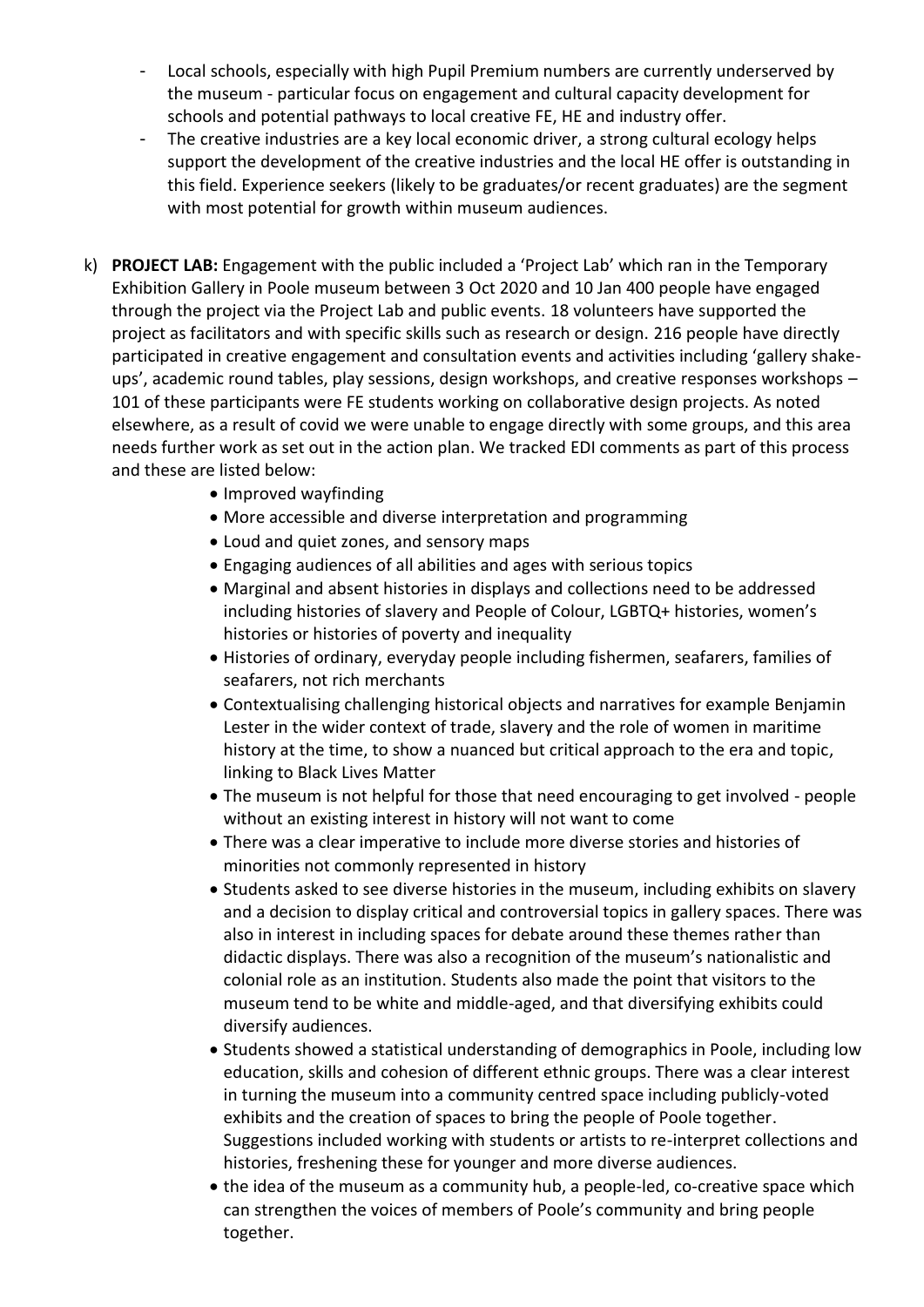- l) **REVIEW OF ALL CONSULTATION DATA:** We specifically reviewed all consultation notes for comments relating to equalities and protected characteristics groups – the key findings were as follows:
	- The museum needs to provide a welcoming and understanding environment for people to cross the threshold and to feel welcome
	- Interpretation needs to be more accessible and less reliant on text.
	- Hands on interactives provide new ways for different people to engage with the collections and stories
	- Accessible facilities are important to an enjoyable overall visit including ground floor toilets
	- Wayfinding to the museum is important including disabled parking bays and ability to drop off
	- Representation of multiple viewpoints and stories are important to make sure people from diverse ethnic and social backgrounds are represented
- m) **EDI COMMENTS ON SOCIAL MEDIA:** We tracked comments relating to EDI about the museum and redevelopment project on social media
	- Analysis of Google reviews and Trip Advisor for EDI comments generally reveal positive references to access and facilities, however, do reference size of labels being too small
	- Facebook comment relating to Project Lab highlighted need for digital resources for those that cannot make it to the museum
	- We didn't check specifically for EDI comments on social media as part of the 2018 consultation, this was captured within the survey. We will ensure these are tracked going forwards.
- n) **BEST PRACTICE REVIEW:** Sectoral best practice has been reviewed to understand barriers for less engaged groups. These reports include:
	- Government's Taking Part survey
	- Let's Create Arts Council's case across the board for creative learning, young people, artist and talent development
	- Age UK creativity and wellbeing in older life
	- Kids in Museums hurdles to participation
	- Vocaleyes report on Access

## **PRIORITY AREAS FOR ADDITIONAL CONSULTATION**

- a) As a result of covid we were unable to reach people who were not able to or not comfortable visiting the Project Lab or taking part in events within the museum. Where possible engagement events were moved online which enabled more people to take part than otherwise would have been the case, but we recognise this is a barrier for some. Therefore, additional consultation will be held with people within our key audience groups including families with children with SEND, formal education providers with an emphasis on schools with higher percentage of pupil premium, special schools. We have commissioned experience activity planning consultants to support this consultation and audience development work. A plan for this additional consultation is in production Feb/March 2021 and is noted in the action plan below.
- b) March 2021 Inclusive Reference group to be set up with the assistance of DOTS Disability to cover range of impairments groups and protected characteristics including someone from the black community and someone from the LGBT community. A budget is in place for reward and recognition and BSL interpretation. Access Matters will identify key areas for the museum to work with the inclusive reference group to inform design choices as part of the inclusive design reviews.
- c) April 2021 we have commissioned local disabled people's organisation DOTs disability to work with us as a strategic partner to support Poole Museum in the co-creation of a 'Welcome' manifesto, a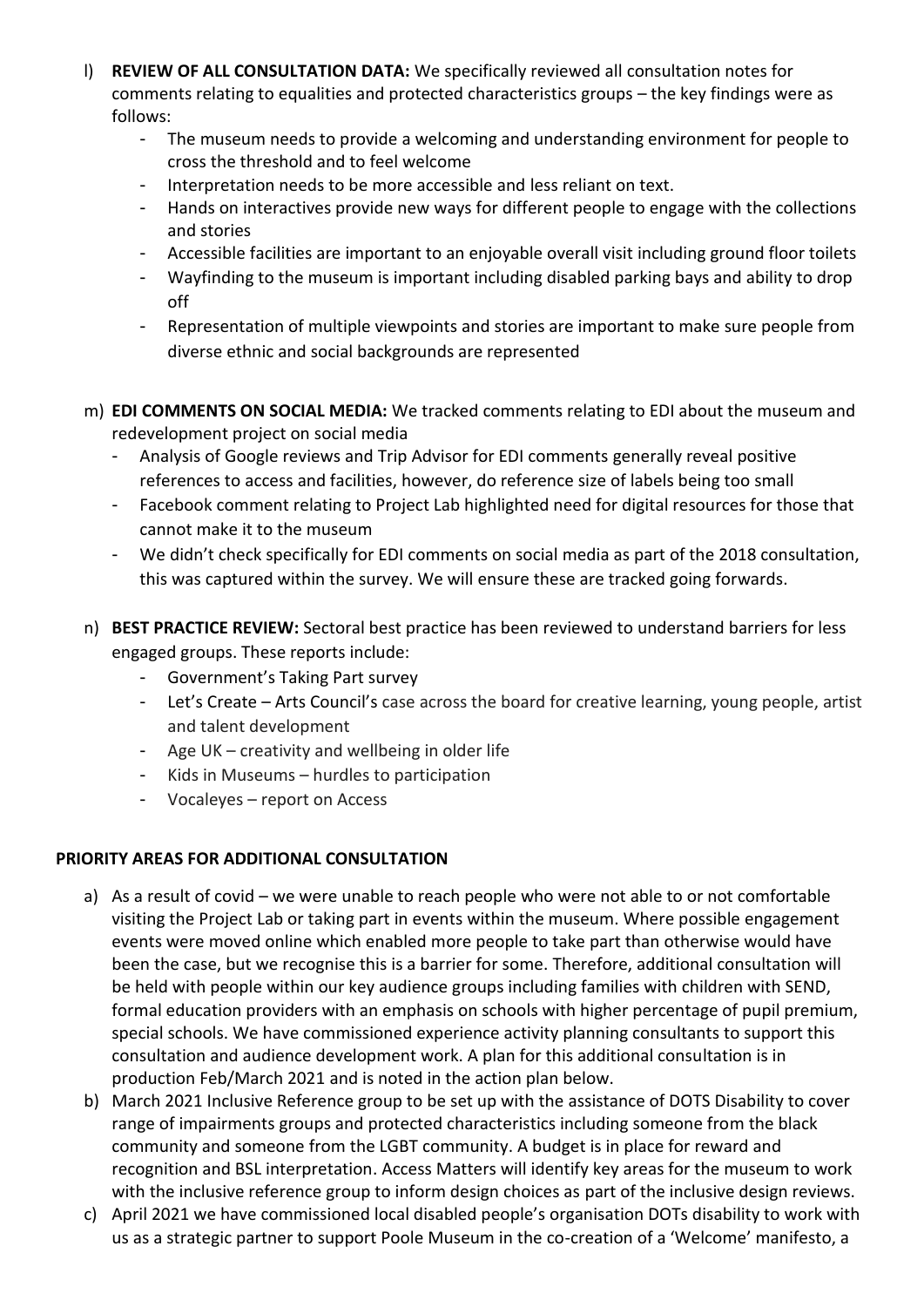project in collaboration with our inclusive reference group, staff, volunteers, and academic researchers at AUB Human

- d) We have explored the provision of a changing places WC with BCP as part of the wider regeneration plans for the quay and lower high street, this has been discussed as part of the design development with Access Matters and DOTs disability. Provision of a changing places WC in the locality would greatly improve accessibility to the area. We will continue to discuss with BCP colleagues and advocate for the provision of facilities.
- e) The co-creation of the new museum displays and activity will take place alongside all priority audience groups. Working in depth with priority groups to co-create new interpretation, resources and experiences that pay attention to meeting specific audience needs will result in a wider offer for the public that is a stronger one. The aim is to create a cultural asset at the heart of Poole which resonates with and reflects the contributions of the diversity of the local community and which in turn is representative of many perspectives and connects more meaningfully to every visitor. This work is ongoing throughout the development and delivery phases of the project, and will be an approach that is embedded as part of the museum's new 'Business as Usual'

### **RELEVANT EVIDENCE BASE**

Please see below for a list (with links where available) to relevant research, census and other evidence or information that is available and relevant to this EIA:

- 2011 Census Statistics
- 2018 consultation report
- BCP Insight https://public.tableau.com/profile/bcpinsight#!/
- Audience Agency Area Profile Report 30 min drive time BH15 1BW November 2020 and Area Profile Report 60 min drive time BH15 1BW November 2020, Audience Agency
- House of Commons Briefing Paper, 7th July 2020 Informal Carers
- Visit England 2016 report
- Visit England 2018 report
- The State of Bournemouth, Christchurch and Poole Key Facts November 2019, BCP
- BCP Insight Ward Profiles
- The Economic Impact of Dorset's Visitor Economy 2019, The South West Research Company
- Covid-19 Economic Impact and Recovery Dorset July 2020, Dorset LEP
- National Arts Creative and Cultural Education Survey Research Findings July 2020, Bridge England Network
- Tech Nation Report 2017
- Dorset Local Industrial Strategy Draft, Dorset LEP
- Bournemouth, Christchurch and Poole Cultural Enquiry https://bcpculturalcollective.co.uk/wpcontent/uploads/2020/02/BCPCultural-Enquiry-Report-VF.pdf

#### **BEST PRACTICE BIBLIOGRAPHY**

As part of our process we have reviewed and drawn lessons from the following best practice and guidance on EDI in our sector:

- Contextual document setting out how people can participate in culture: 'Let's Create' Arts Council England's 10-year strategy:<https://www.artscouncil.org.uk/letscreate>
- National Lottery Heritage Fund Inclusion Guidance [https://www.heritagefund.org.uk/good](https://www.heritagefund.org.uk/good-practice-guidance/inclusion)[practice-guidance/inclusion](https://www.heritagefund.org.uk/good-practice-guidance/inclusion)
- Kids in Museums Access Resources, including exploring barriers that families face accessing museums https://kidsinmuseums.org.uk/wp-content/uploads/2018/12/Hurdles-to-Participation.pdf
- post covid schools insight on visiting https://bridge.realideas.org/2020/08/17/national-schoolsurvey-results/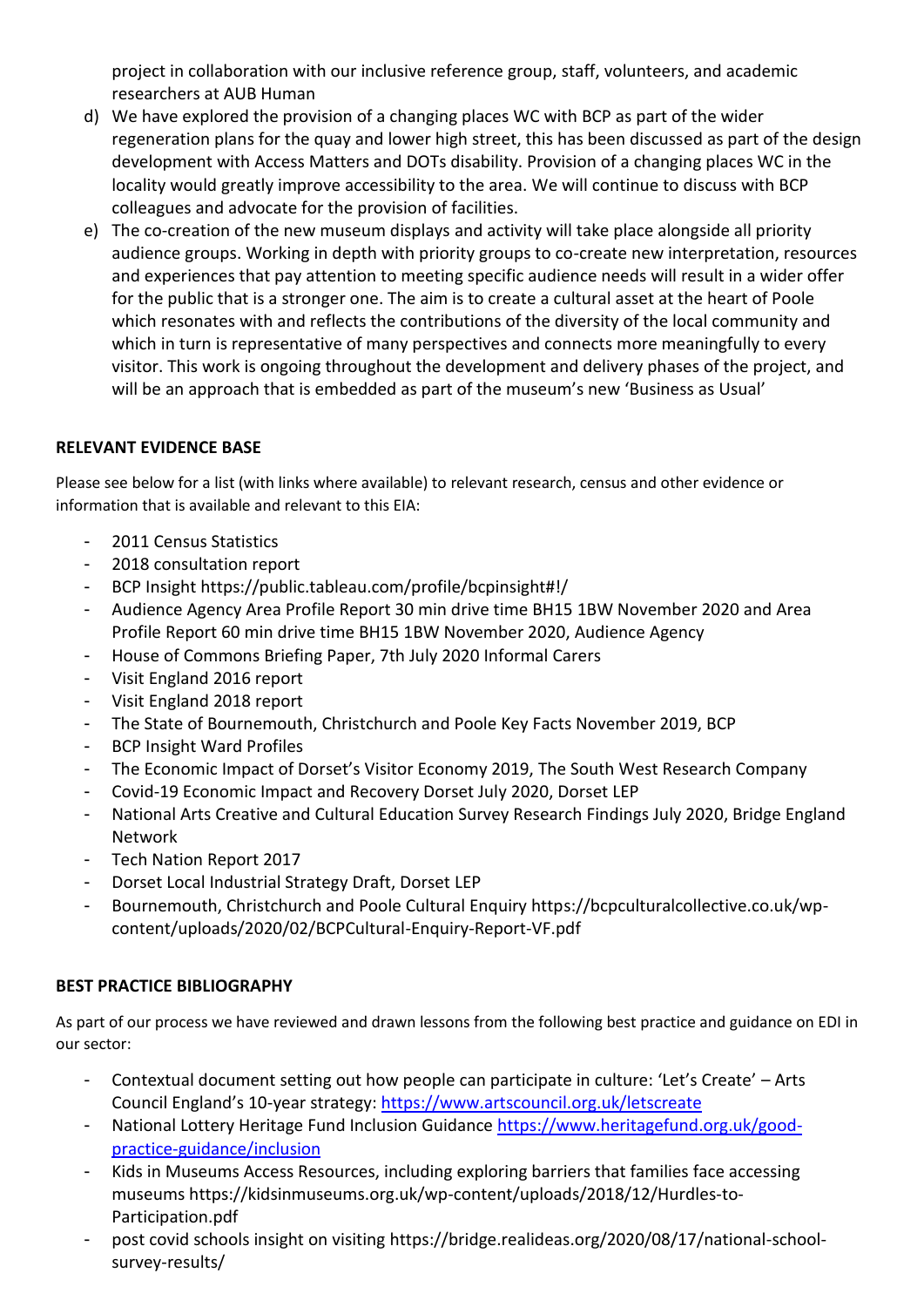- State of Museum Access Report 2018 https://vocaleyes.co.uk/state-of-museum-access-2018/ access
- Creativity and Wellbeing in Older Life Report [https://www.ageuk.org.uk/bp](https://www.ageuk.org.uk/bp-assets/globalassets/oxfordshire/original-blocks/about-us/age-uk-report--creative-and-cultural-activities-and-wellbeing-in-later-life-april-2018.pdf)[assets/globalassets/oxfordshire/original-blocks/about-us/age-uk-report--creative-and-cultural](https://www.ageuk.org.uk/bp-assets/globalassets/oxfordshire/original-blocks/about-us/age-uk-report--creative-and-cultural-activities-and-wellbeing-in-later-life-april-2018.pdf)[activities-and-wellbeing-in-later-life-april-2018.pdf](https://www.ageuk.org.uk/bp-assets/globalassets/oxfordshire/original-blocks/about-us/age-uk-report--creative-and-cultural-activities-and-wellbeing-in-later-life-april-2018.pdf)
- Group for Education in Museums Case Studies 'Access and Inclusion' ISSN 1759-6378 and 'Early Years' ISSN 1759-6378
- Autism in Museums Resources<https://www.autisminmuseums.com/resources/>
- Welcoming families and young people with autism [https://kidsinmuseums.org.uk/resources/how](https://kidsinmuseums.org.uk/resources/how-can-your-museum-better-welcome-familiesand-young-people-with-autism/)[can-your-museum-better-welcome-familiesand-young-people-with-autism/](https://kidsinmuseums.org.uk/resources/how-can-your-museum-better-welcome-familiesand-young-people-with-autism/)
- Breastfeeding welcome scheme https://kidsinmuseums.org.uk/resources/thebreastfeedingwelcome-scheme/
- Changing places toilet http://www.changing-places.org/
- Disability Collaborative Network Changing Places toilets information for museums and heritage organisations https://www.musedcn.org.uk/2018/02/01/changingplaces-toilets-information-formuseums-and-heritage-organisations/
- Kew Gardens access information https://www.kew.org/kew-gardens/visitkewgardens/accessibility#:~:text=Accessible%20toilets&text=The%20two%20main%20toilet%20f acilities,ticket%20desk%20at%20Brentford%20Gate.
- How can your museum better welcome families with a wheelchair user? https://kidsinmuseums.org.uk/resources/how-can-your-museum-better-welcome-familieswith-awheelchair-user
- How can your museum better welcome families and young people who are blind or partially sighted? https://kidsinmuseums.org.uk/resources/how-can-yourmuseum-better-welcomefamilies-and-young-people-who-are-blind-or-partially-sighted/
- How can your museum better welcome families and young people who are D/deaf or hearing impaired? https://kidsinmuseums.org.uk/resources/how-can-yourmuseum-better-welcomefamilies-and-young-people-who-are-d-deaf-or-hearing-impaired/
- Welcoming special needs families resource https://kidsinmuseums.org.uk/resources/welcomingspecial-needs-families/

## **EMPLOYEE MONITORING DATA**

<https://public.tableau.com/profile/bcpinsight#!/>

## **Findings**

The table below summarises the findings

|                                           | <b>Actual or potential positive</b><br>outcome                                                                                                                                                                                                                                           | Actual or potential negative outcome                                                                                                                                                                                       |
|-------------------------------------------|------------------------------------------------------------------------------------------------------------------------------------------------------------------------------------------------------------------------------------------------------------------------------------------|----------------------------------------------------------------------------------------------------------------------------------------------------------------------------------------------------------------------------|
| 1. Those of Different<br>Age <sup>1</sup> | There is a wide body research that<br>arts and culture can improve<br>wellbeing and quality of life for<br>older people and is beneficial to<br>their wellbeing, creative<br>development and confidence and<br>this our social impact programme<br>aims to improves the quality of life, | The barriers to older people engaging in<br>cultural activity include location,<br>transport, poor health (mental or<br>physical), caring responsibilities, poor<br>social networks, digital exclusion, and<br>low income. |

**<sup>.</sup>** <sup>1</sup> Under this characteristic, The Equality Act only applies to those over 18.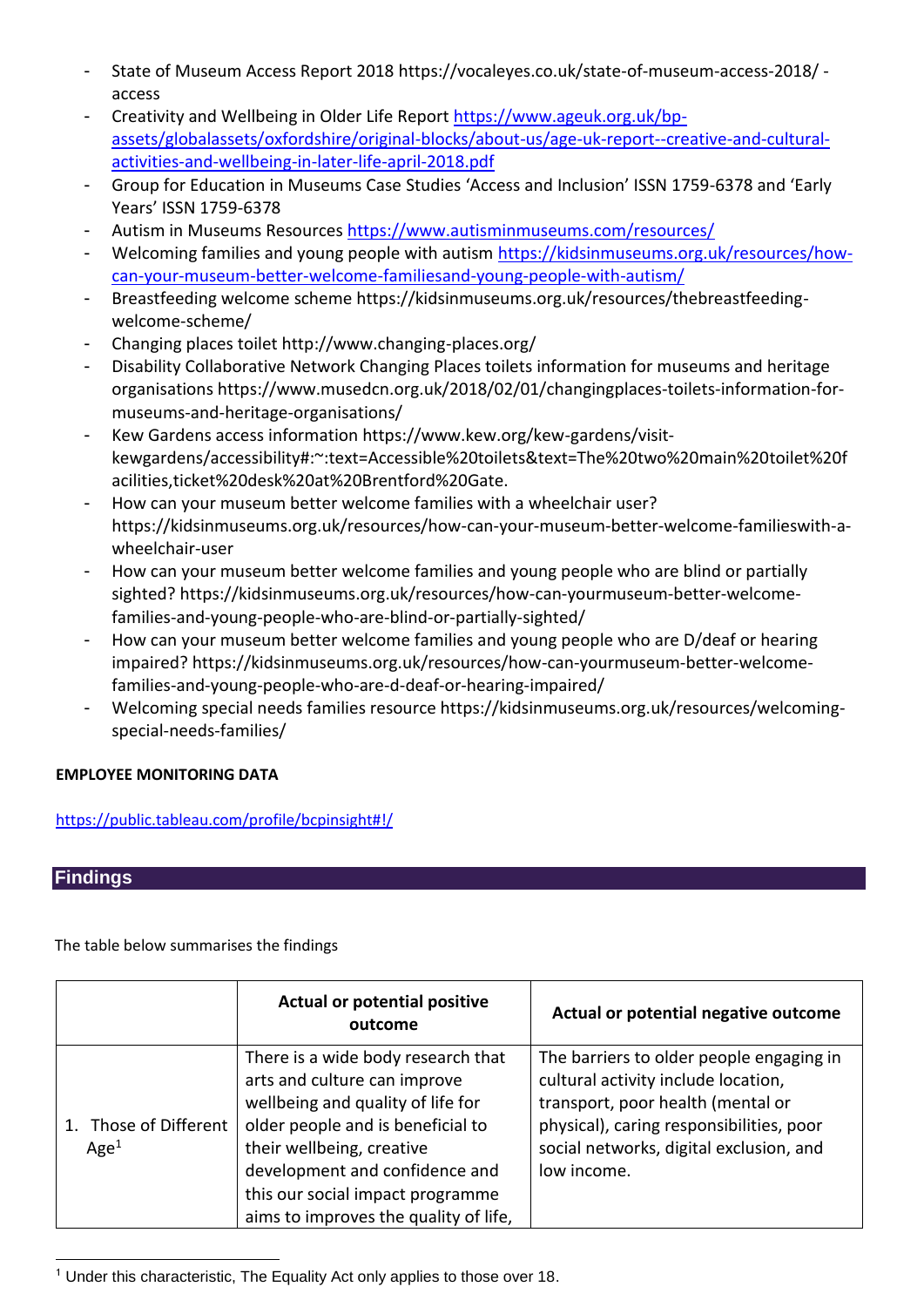|                                                  | <b>Actual or potential positive</b><br>outcome                                                                                                                                                                                                                                                                                                                                                                                    | Actual or potential negative outcome                                                                                                                                                                                                                                                                                                                                                                                                                                      |
|--------------------------------------------------|-----------------------------------------------------------------------------------------------------------------------------------------------------------------------------------------------------------------------------------------------------------------------------------------------------------------------------------------------------------------------------------------------------------------------------------|---------------------------------------------------------------------------------------------------------------------------------------------------------------------------------------------------------------------------------------------------------------------------------------------------------------------------------------------------------------------------------------------------------------------------------------------------------------------------|
|                                                  | using positive creative activity to<br>support the improvement of the<br>mental health and wellbeing of<br>Hampshire's older people, making a<br>positive change to their lives.                                                                                                                                                                                                                                                  | Although many activities are free, there<br>are indirect costs such as transport,<br>materials, room hire, or simply<br>refreshments. Carers may need respite<br>care, and older people who are on their<br>own may need a friend to go with them.                                                                                                                                                                                                                        |
|                                                  | Older people face a number of<br>challenges in particular, loneliness<br>and social isolation, and living with<br>chronic health conditions and<br>disability, including dementia.<br>Covid-19 has exacerbated the risk<br>factors for loneliness and social<br>isolation including, bereavement,<br>caring responsibilities, low income,<br>poor physical and mental health,<br>digital exclusion and transport<br>connectivity. | With particular focus on those facing<br>social isolation, the project will deliver<br>accessible and lively content which<br>supports lifelong learning both as a good<br>day out or adult focused educational<br>offer, those where the museum can offer<br>a regular, amenity focused space to<br>spend social time and feel connected<br>through the catalyst Poole's cultural<br>heritage and those who would like to<br>contribute time through volunteering.       |
|                                                  | Improving access to and<br>participation in cultural activity can<br>potentially address the challenges<br>faced by older people resulting in<br>improved health, well-being, and<br>quality of life for older people.<br>Those under 18 are not included in<br>this characteristic young people are                                                                                                                              | Failure to overcome barriers to access for<br>older people won't achieve the desired<br>positive outcomes and as the population<br>ages have an overall negative effect.<br>If the council does not protect the<br>buildings and services that older people<br>value this will negatively impact the<br>project.                                                                                                                                                          |
|                                                  | a target audience for the project,<br>with a particular focus on groups<br>with low levels of engagement in<br>cultural activity, and work with<br>currently underserved families from<br>lower socio-economic backgrounds.<br>Locally targeted work will also have<br>a focus to support parents and<br>carers of SEND children and those<br>with children under the age of 5.                                                   | The number of residents aged 65 and<br>over in BCP is predicted to increase by<br>18% between 2018 and 2028. Reflecting<br>its ageing population profile, BCP has a<br>high proportion of residential and<br>nursing care beds for its older<br>population: 2,391 residential care beds<br>and 2,248 nursing care beds per LA<br>population aged 65+. This compares to<br>national age standardised rates of 1,956<br>for residential care and 1,764 for nursing<br>care. |
| 2. Mental of Physical<br>Disability <sup>2</sup> | Engagement with arts and culture<br>can have a transformative impact<br>on disabled people, offering<br>additional opportunities to enhance<br>health and wellbeing as well as<br>enrich lives. Disabled artists are an<br>important cultural asset in the UK<br>and their engagement will be a                                                                                                                                   | Adults, children and young people with<br>disabilities do not currently have equal<br>access to cultural opportunities.<br>Residents living within a 30 minute and<br>60 minute drive time of the museum,<br>whose day-to-day activities are limited by<br>a long term health problem or disability,                                                                                                                                                                      |

 $2$  Consider any reasonable adjustments that may need to be made to ensure fair access.

**.**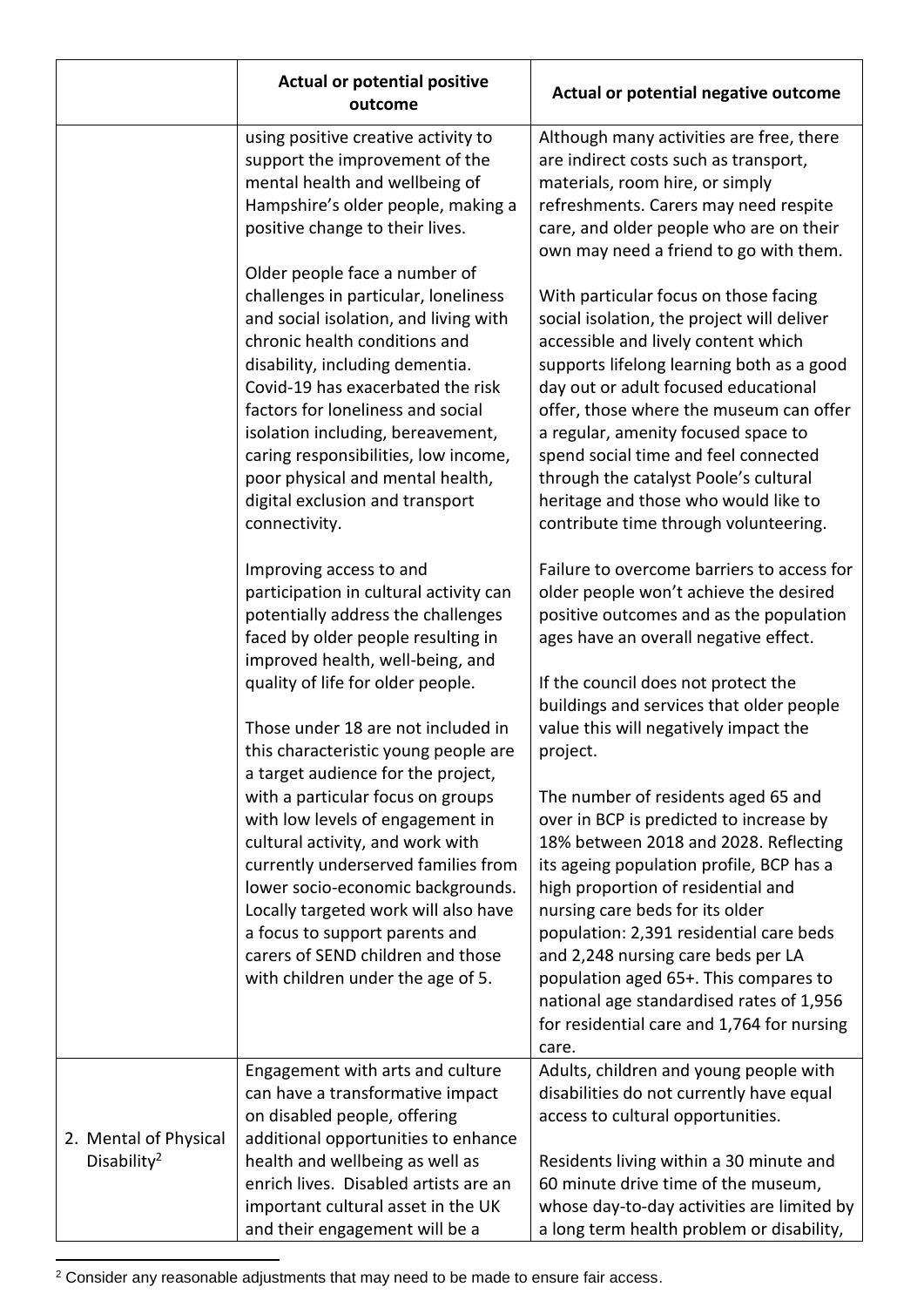|                                        | <b>Actual or potential positive</b><br>outcome                                                                                                                                                                                                                                                                                                                                                                                                                                                                                                                                                                                                                          | Actual or potential negative outcome                                                                                                                                                                                                                                                                                                                                                                                                                                                                                                                                                         |
|----------------------------------------|-------------------------------------------------------------------------------------------------------------------------------------------------------------------------------------------------------------------------------------------------------------------------------------------------------------------------------------------------------------------------------------------------------------------------------------------------------------------------------------------------------------------------------------------------------------------------------------------------------------------------------------------------------------------------|----------------------------------------------------------------------------------------------------------------------------------------------------------------------------------------------------------------------------------------------------------------------------------------------------------------------------------------------------------------------------------------------------------------------------------------------------------------------------------------------------------------------------------------------------------------------------------------------|
|                                        | priority. Access to culture for those<br>with disabilities, as well as access to<br>platforms for work for artists with<br>disabilities, will be equal to those of<br>able bodied. Anti Ableist principles<br>to support and protect disabled<br>people will be embedded and                                                                                                                                                                                                                                                                                                                                                                                            | is in line with the average for England<br>and Wales, at 18%. The rate is slightly<br>higher for both residents of BCP and<br>Poole Town Ward at 19% and 20%<br>respectively.<br>The project will work to eliminate those                                                                                                                                                                                                                                                                                                                                                                    |
|                                        | promoted. Gaining insight from<br>people who are visually impaired,<br>deaf, have physical or learning<br>disabilities will ensure that capital<br>development work, interpretation                                                                                                                                                                                                                                                                                                                                                                                                                                                                                     | barriers or it will not achieve the positive<br>outcomes. The museum must be<br>advocates for access and inclusion to arts<br>and culture.                                                                                                                                                                                                                                                                                                                                                                                                                                                   |
|                                        | and formal and informal<br>engagement programmes are<br>designed to meet their specific<br>needs.                                                                                                                                                                                                                                                                                                                                                                                                                                                                                                                                                                       | If the museum buildings, exhibitions,<br>services, and the public realm do not<br>provide equal physical access this will<br>negatively impact the project and may<br>breach the Equality Act.                                                                                                                                                                                                                                                                                                                                                                                               |
| 3. Sex                                 | Ensure that males and females have<br>equal access to fully participate in<br>cultural activity. Provision will be<br>ensured for single sex cultural<br>activity or participation within the<br>exceptions defined in the Equality<br>Act. Males dominate Art & Culture<br>sectors. Females will be fully and as<br>much as possible equally<br>represented in cultural provision.<br>Female artists and cultural providers<br>will have the same opportunities as<br>males to participate, engage,<br>provide and showcase. Ethnic<br>females will have greater<br>representation. Females will be<br>represented fully in the workforce<br>and at leadership levels. | Females are under represented in Art<br>and Culture sector providers and as<br>artistic participants. Ethnic females are<br>further underrepresented. If the project<br>does not seek to promote and improve<br>representation of females across the<br>sectors it will negatively impact positive<br>aspiration to provide equal access and<br>participation. Failure to provide equal<br>opportunity for females may breach the<br>Equality Act. Certain exemptions make it<br>permissible for the provision of single sex<br>facilities. Failure to do so may breach the<br>Equality Act. |
| 4. Gender<br>reassignment <sup>3</sup> | Ensure no Gender Reassignment<br>discrimination or barriers to access,<br>engage and participate in cultural<br>activities. Promote inclusion equally<br>with all other characteristics. Foster<br>good relations for those who share<br>this characteristic and those who do<br>not.                                                                                                                                                                                                                                                                                                                                                                                   | Negative only if activity excludes or is<br>biased against those individuals<br>undergoing, intending to undergo or<br>have gone though gender reassignment.                                                                                                                                                                                                                                                                                                                                                                                                                                 |
| 5. Pregnancy and<br>Maternity          | Cultural activity will be fully<br>accessible to women who are<br>pregnant or have young children.<br>Cultural organisations have good<br>policies and practices for pregnant                                                                                                                                                                                                                                                                                                                                                                                                                                                                                           | Negative only if opportunities are not<br>made available for pregnant women or<br>young families.                                                                                                                                                                                                                                                                                                                                                                                                                                                                                            |

<sup>&</sup>lt;sup>3</sup> Transgender refers people have a gender identity or gender expression that differs to the sex assigned at birth.

1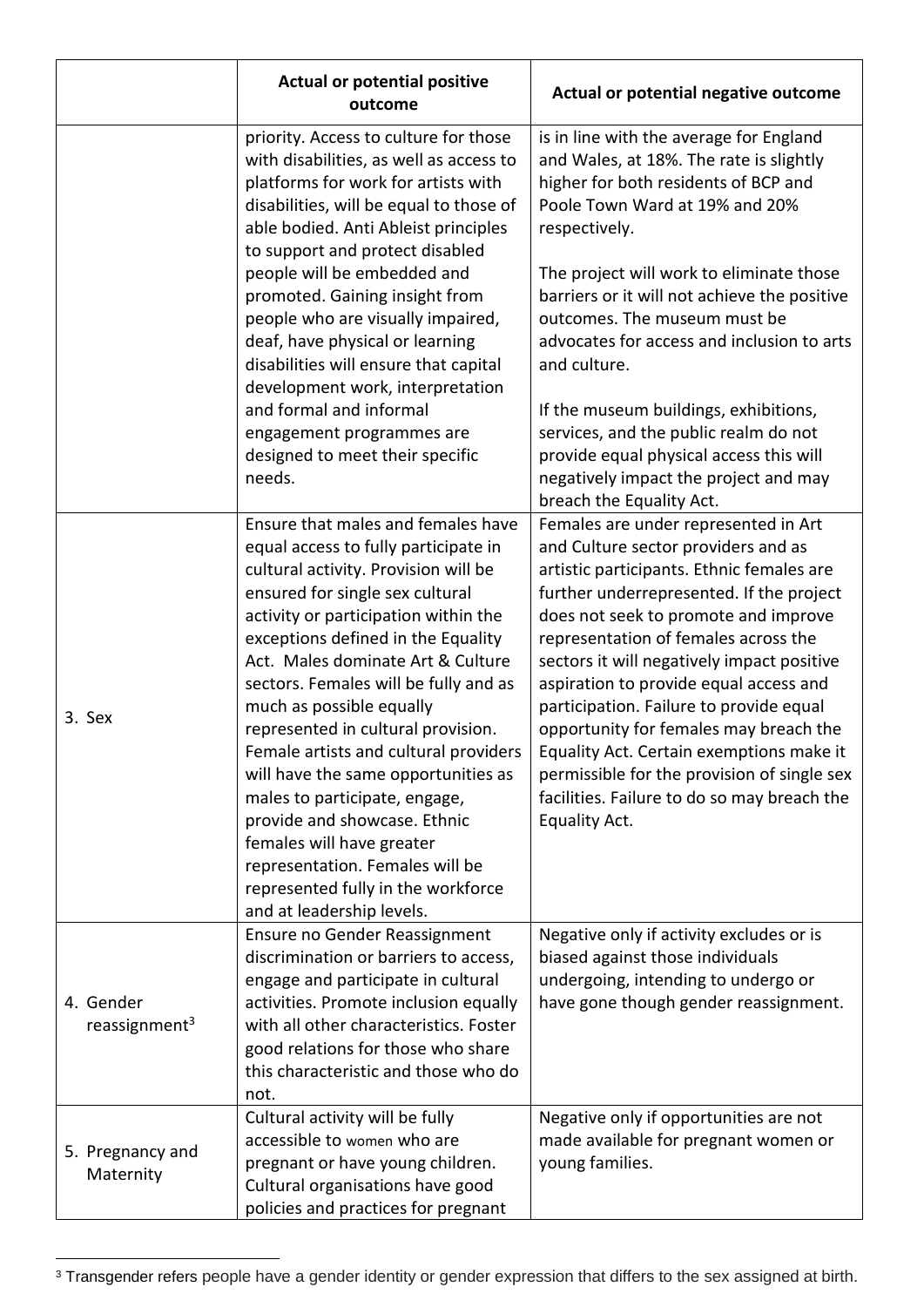|                                      | <b>Actual or potential positive</b><br>outcome                                                                                                                                                                                                                                                                                                                                                                                                                                                                                                                                                                                                                             | Actual or potential negative outcome                                                                                                                                                                                                                                                                                                                                                                                                                                                                                                                                                                                                                                                                                                                                                                                                                                                |
|--------------------------------------|----------------------------------------------------------------------------------------------------------------------------------------------------------------------------------------------------------------------------------------------------------------------------------------------------------------------------------------------------------------------------------------------------------------------------------------------------------------------------------------------------------------------------------------------------------------------------------------------------------------------------------------------------------------------------|-------------------------------------------------------------------------------------------------------------------------------------------------------------------------------------------------------------------------------------------------------------------------------------------------------------------------------------------------------------------------------------------------------------------------------------------------------------------------------------------------------------------------------------------------------------------------------------------------------------------------------------------------------------------------------------------------------------------------------------------------------------------------------------------------------------------------------------------------------------------------------------|
|                                      | women and those with young<br>families.<br>This is a priority audience for the service,<br>and the museum and project will work with<br>families to collaborate and co-create<br>resources and an offer that meets the need<br>of people who are pregnant and have<br>young children. We will follow best practice<br>guidelines from Kids in Museum (listed in<br>resources above), and aim for recognition<br>as a 'family friendly' museum                                                                                                                                                                                                                              |                                                                                                                                                                                                                                                                                                                                                                                                                                                                                                                                                                                                                                                                                                                                                                                                                                                                                     |
| 6. Marriage and Civil<br>Partnership | Cultural activity will be fully<br>accessible for people in all<br>marriages and civil partnerships.                                                                                                                                                                                                                                                                                                                                                                                                                                                                                                                                                                       | Negative only if opportunities are not<br>made available for people in marriages<br>and civil partnerships.                                                                                                                                                                                                                                                                                                                                                                                                                                                                                                                                                                                                                                                                                                                                                                         |
| 7. Race                              | People of all races will be enabled to<br>engage and co-create through<br>opportunities to participate in<br>cultural activity. Black, Asian, and<br>Ethnic Minorities will be positively<br>encouraged to contribute, shape<br>and be part of the project. They will<br>have the same opportunities and<br>have equal access to culture and its<br>creativity. Black, Asian, and Ethnic<br>Minorities heritage will be<br>recognised and valued equally and<br>they will have the same<br>opportunities to participate,<br>engage, provide and showcase.<br>Black, Asian, and Ethnic Minorities<br>will be represented fully in the<br>workforce and at leadership levels | Black, Asian, and Ethnic Minorities are<br>under represented in the Cultural Sector<br>both in provision and participation. Black,<br>Asian and Minority Ethnic groups are<br>under-represented in current museum<br>audiences when compared to the local<br>population and those within an hour's<br>drive time. If the project does not<br>increase participation and engagement<br>and contribution to the cultural<br>programme the policy with not have<br>achieved its aspirations. BCP has a rich<br>mix of cultural diversity that can have<br>positive impact on the community as a<br>whole. Over 85 languages are spoken<br>across BCP. Failure to engage these<br>groups will result in lost opportunities for<br>a vibrant cultural sector. Failure to take<br>positive action to reduce inequality and<br>access to cultural activity may breach the<br>Equality Act. |
| 8. Religion or Belief                | People of all religions and beliefs<br>will be enabled to engage and co-<br>create through opportunities to<br>participate in cultural activity. The<br>religious heritage of our diverse<br>faith groups will be recognised and<br>valued.<br>Minority faith groups will be<br>encouraged to be part in cultural<br>activity.                                                                                                                                                                                                                                                                                                                                             | Negative if diverse religions and beliefs<br>not recognised in cultural activity.<br>Although the population is largely<br>Christian other faith groups include<br>Muslim, Hindu, Buddhist and Jewish.<br>Failure to take positive action to engage<br>minority faith groups, reduce inequality<br>and access to cultural activity may breach<br>the Equality Act.                                                                                                                                                                                                                                                                                                                                                                                                                                                                                                                  |
| 9. Sexual Orientation                | Everyone regardless of sexual<br>orientation will have equal access to<br>engage, participate and contribute<br>to the project. Positive action will be<br>taken to ensure where sexual<br>orientation disadvantage varies<br>across the groups (Heterosexual,                                                                                                                                                                                                                                                                                                                                                                                                             | Negative if sexuality is not recognised in<br>cultural activity.<br>Only 2% of residents identify as Lesbian,<br>Gay or Bisexual. These groups already<br>experience more discrimination and may<br>be more negatively impacted if the policy                                                                                                                                                                                                                                                                                                                                                                                                                                                                                                                                                                                                                                       |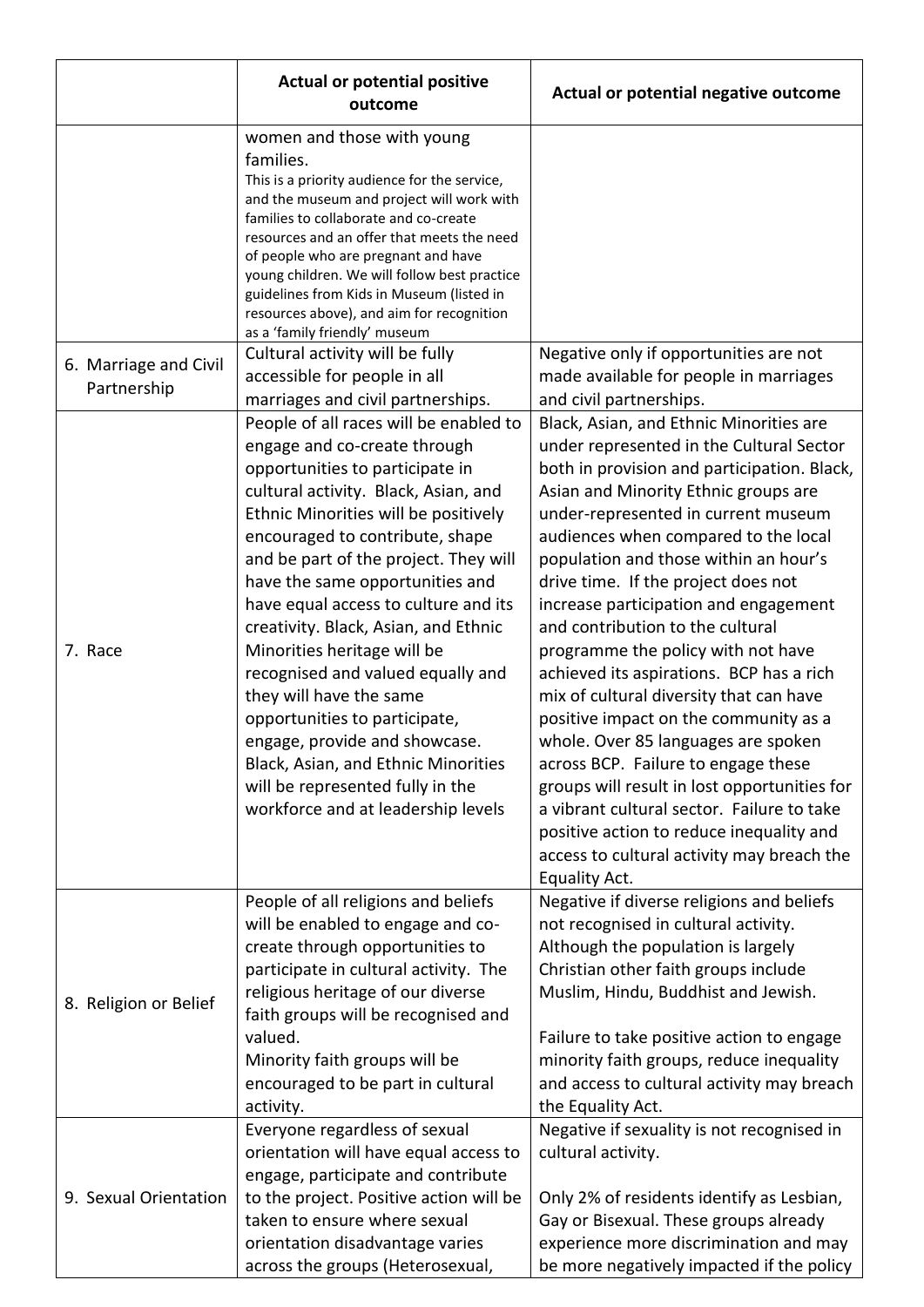|                                   | <b>Actual or potential positive</b><br>outcome                                                                                                                                                                                                                                                                                                                                                                                                                                                                                                                                                  | Actual or potential negative outcome                                                                                                                                                                                                                                                                                                                                                                                                                                                                                                                                                                                                                                                                                                         |
|-----------------------------------|-------------------------------------------------------------------------------------------------------------------------------------------------------------------------------------------------------------------------------------------------------------------------------------------------------------------------------------------------------------------------------------------------------------------------------------------------------------------------------------------------------------------------------------------------------------------------------------------------|----------------------------------------------------------------------------------------------------------------------------------------------------------------------------------------------------------------------------------------------------------------------------------------------------------------------------------------------------------------------------------------------------------------------------------------------------------------------------------------------------------------------------------------------------------------------------------------------------------------------------------------------------------------------------------------------------------------------------------------------|
|                                   | Gay, Lesbian and Bisexual) inequity<br>is removed and equal access is<br>maintained for all groups. Ensure<br>that those groups continue to be<br>represented in events and cultural<br>programmes.                                                                                                                                                                                                                                                                                                                                                                                             | does not take positive action to address<br>that. Failure to do so may breach the<br>Equality Act.                                                                                                                                                                                                                                                                                                                                                                                                                                                                                                                                                                                                                                           |
| 10. Armed Forces<br>Community     | Cultural activity, particularly in the<br>heritage sector, is respectful of<br>services commemorations and<br>activity. Positive action will be taken<br>to engaged the local Armed Forces<br>community in cultural programming<br>and activity.<br>Veterans will be actively<br>encouraged to engage and<br>participate in cultural events.                                                                                                                                                                                                                                                    | Armed forces community should be fully<br>included in activity and opportunities to<br>avoid negative impact on the services or<br>the well-being of veterans.                                                                                                                                                                                                                                                                                                                                                                                                                                                                                                                                                                               |
| 11. Low socio-<br>economic status | Culture and cultural engagement<br>are particularly beneficial for those<br>with health and wellbeing issues.<br>Research shows a clear link<br>between participation in creative<br>and cultural activity. For example<br>carers, young carers, socially<br>disadvantaged, those living in<br>deprivation, and those with health<br>issues will be positively targeted to<br>provide equal access to engage and<br>participate in culture.<br>Disadvantaged families, children,<br>and older people will be a priority.<br>Positive action will be taken to<br>engage under-served communities | People with good social networks, good<br>health and good financial resources are<br>more likely to have high levels of<br>wellbeing. These people also have<br>greater access to cultural activity.<br>3% of BCP's population lives in the 10%<br>most deprived areas of England. 10% live<br>in the 20% most deprived area whilst<br>20% live in the 20% least deprived in<br>England. Poole Town Ward is the fourth<br>most deprived ward in Poole. It includes<br>two Lower Super Output Areas in the<br>worst 20% nationally for multiple<br>deprivation. Both children and older<br>people in Poole Town Ward experience<br>higher levels of income deprivation than<br><b>BCP</b> overall.<br>Barriers to those underserved and under |
|                                   |                                                                                                                                                                                                                                                                                                                                                                                                                                                                                                                                                                                                 | represented communities are often<br>location, transport and cost. Failure to<br>over come those barriers and engage will<br>result in these groups falling further<br>behind. The project will actively work<br>with range of community partners to<br>reach and involve target audiences from<br>a range of socio-economic backgrounds.                                                                                                                                                                                                                                                                                                                                                                                                    |
| 12. Carers                        | Caregiving can have a negative<br>impact on a person's health and<br>wellbeing if they are not given<br>adequate support. Caregiving is<br>complex and can take a toll on the<br>carer both physically and mentally.                                                                                                                                                                                                                                                                                                                                                                            | Drawing on information in the 2011<br>Census, there are more than 40,000<br>people providing informal care in BCP.<br>According to research by Carers UK,<br>caring responsibilities have increased<br>during the Covid-19 pandemic.                                                                                                                                                                                                                                                                                                                                                                                                                                                                                                         |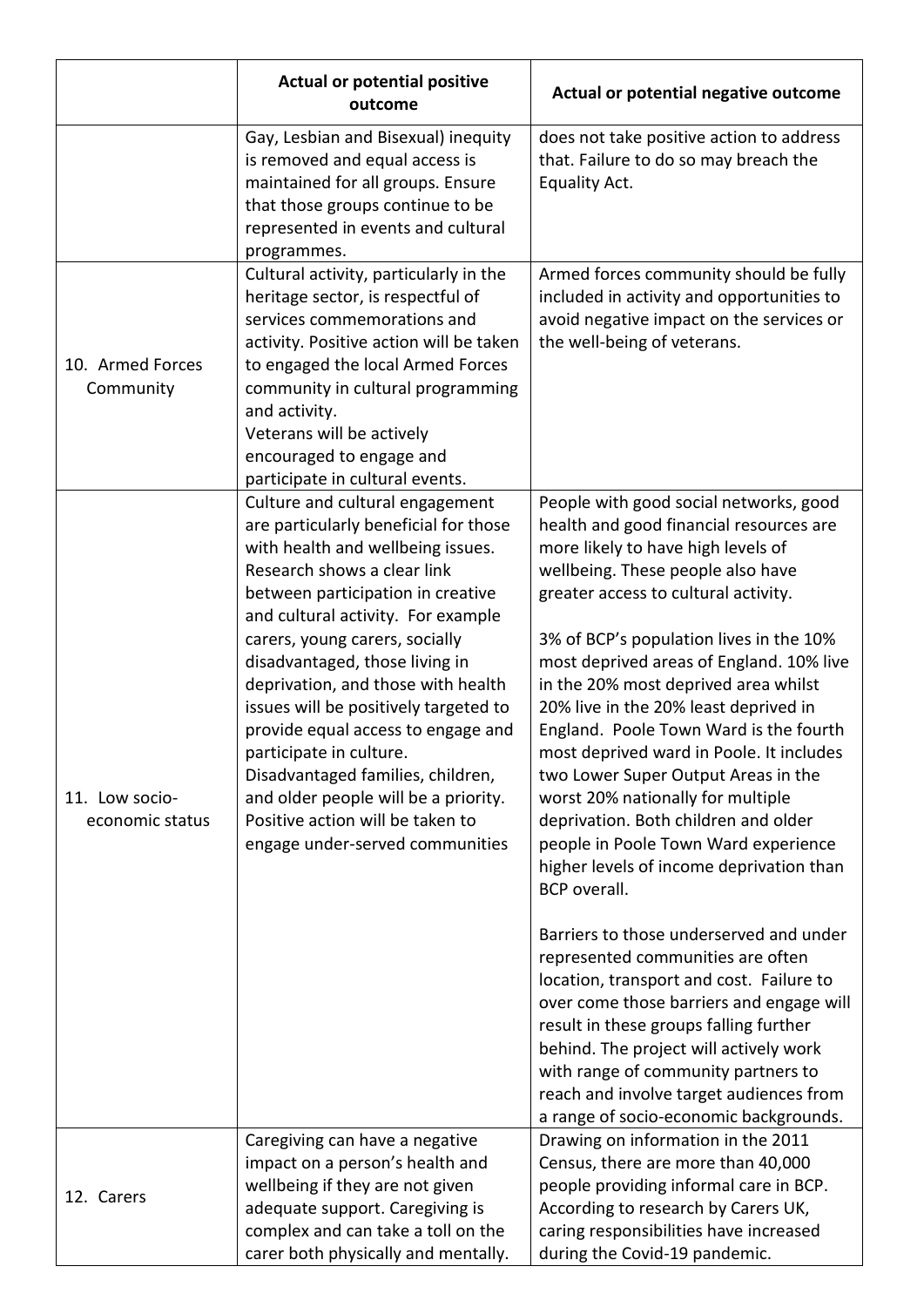|                  | <b>Actual or potential positive</b><br>outcome                                                                                                                                                                                                                                        | Actual or potential negative outcome                                                                                                     |
|------------------|---------------------------------------------------------------------------------------------------------------------------------------------------------------------------------------------------------------------------------------------------------------------------------------|------------------------------------------------------------------------------------------------------------------------------------------|
|                  | There are many young people acting<br>as caregivers. These young carers<br>can often miss out on some of the<br>fun and social activities that their<br>peers enjoy.                                                                                                                  | Failure to engage carers and provide<br>opportunities to engage in cultural<br>activity will negatively impact the project.              |
|                  | The cultural sector can play a role<br>meeting the needs of carers who<br>may be in need of respite or social<br>connection outside of a caregiving<br>role. For younger carers this could<br>be providing the chance to play and<br>be creative and a focus on a creative<br>outlet. |                                                                                                                                          |
|                  | A priority audience for the project<br>will be families with additional caring<br>responsibilities, including parents<br>and carers of SEND children, and<br>older people who are carers and<br>those they care for.                                                                  |                                                                                                                                          |
| 13. Human Rights | The policy will benefit people by<br>supporting their human rights to<br>life, live free from discrimination<br>and the right to freedom of<br>expression.                                                                                                                            | An opportunity to challenge<br>infringements to human rights would be<br>missed if culture does not continue to<br>champion such causes. |

# **Equality Impact Assessment: Action Plan**

| <b>Issue identified</b>                                                                                       | <b>Action required to</b><br>reduce impact                                                           | <b>Timescale</b>       | <b>Responsible officer</b> |
|---------------------------------------------------------------------------------------------------------------|------------------------------------------------------------------------------------------------------|------------------------|----------------------------|
| Further consultation with<br>groups we were unable<br>to engage directly with<br>during Covid and<br>lockdown | Working with Activity Plan<br>consultants for focus group,<br>interviews and consultation<br>session | Feb/June<br>2021       | Alison Smith/Rachel Martin |
| Further research with<br>staff and volunteers<br>about impact of changes<br>to working conditions             | EQIA process started,                                                                                | March $-$<br>June 2021 | Alison Smith/Rachel Martin |

# **Conclusion**

**Summary of Equality Implications:**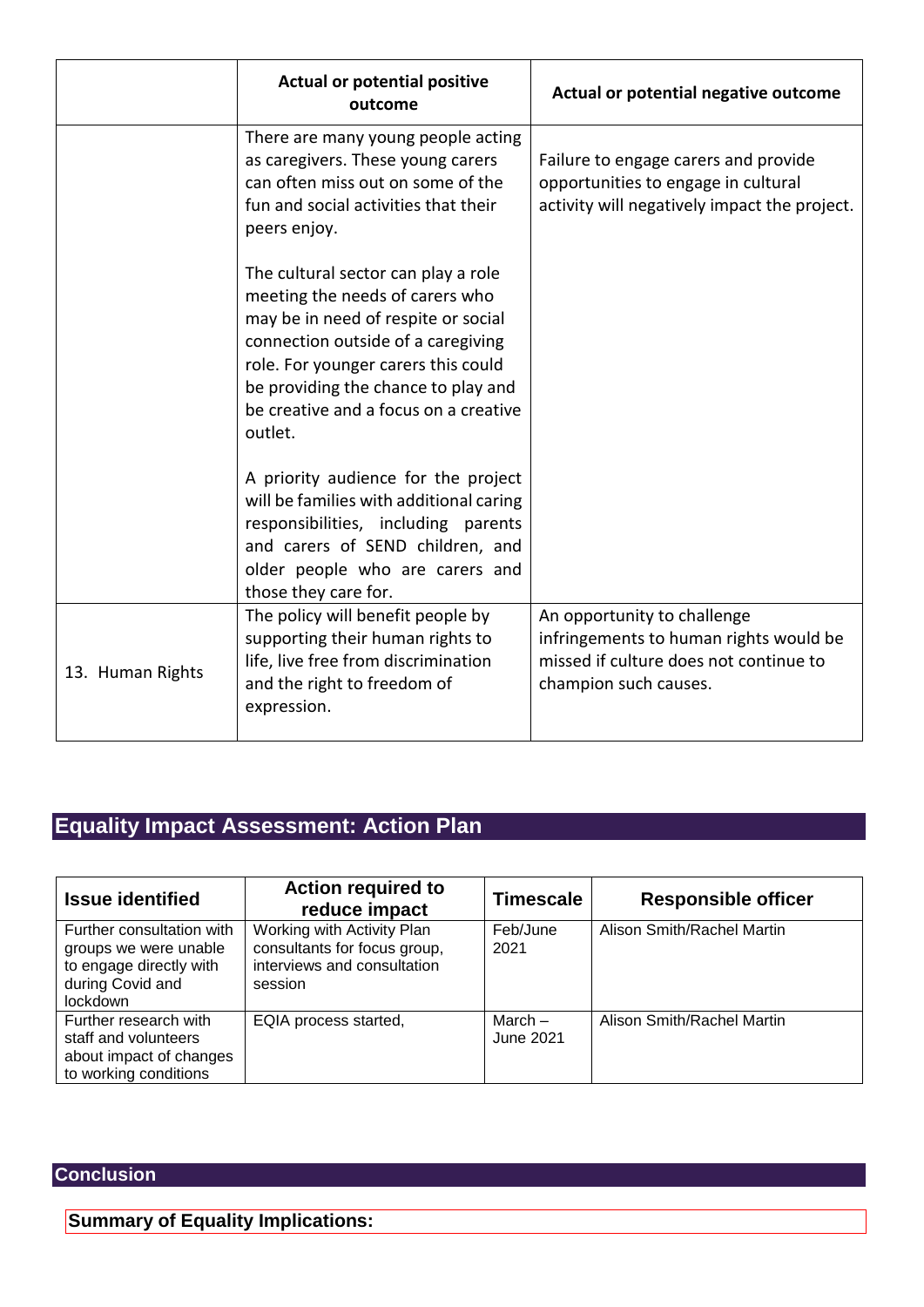- 1. The EIA process has revealed no adverse impacts as a result of the proposed changes. The development of these proposals and the assessment process has been robust and informed by best practice in the cultural sector. Consultation has entailed both formal and lived experience access audits, consultations with individuals and groups, identification of priority audiences who are currently underserved, a market assessment, tracking of all comments relating to EID, and a sector best practice review to understand barriers for typically underserved groups.
- 2. While we have identified areas for additional research and consultation, we have a high degree of confidence in our findings, and the expectation is that we will be able to further maximise the benefits of the changes through this additional work.
- 3. Ultimately, positive impacts as a result of the changes will bring about a step change in increasing access to and participation in cultural activity across protected characteristics. The proposed changes will actively engage people as contributors in shaping and being part of the project. Increased cultural engagement and participation has considerable potential for positive outcomes, including improved mental and physical wellbeing and improved quality of life and opportunity. The proposals actively foreground in inclusion of diverse perspectives, multiples voices and representation of cultural diversity, this has the potential to lead to greater inter-group understanding, contributing to improved social cohesion.

2 Prepared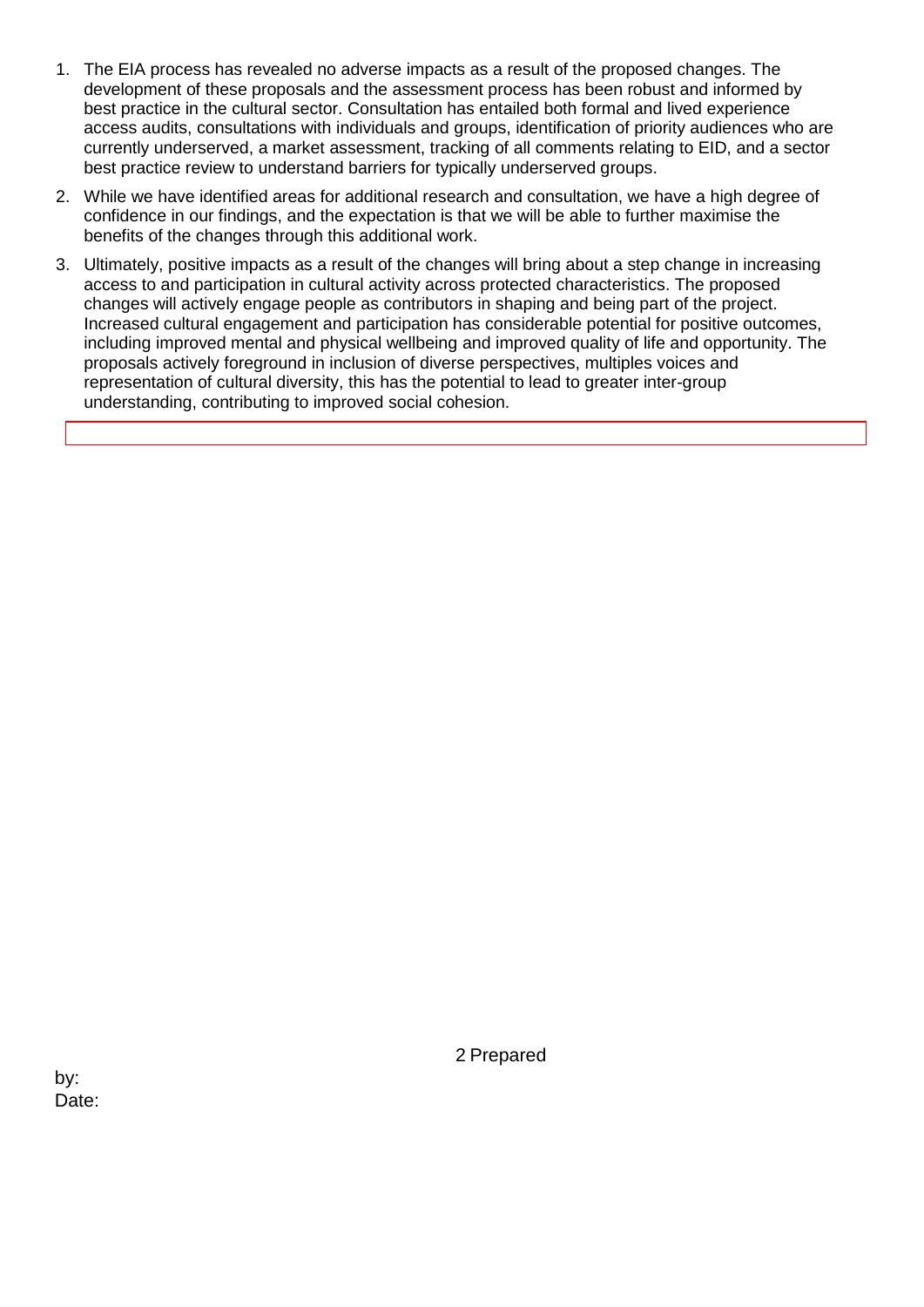# **Equality Impact Assessment: Report and EIA Action Plan**

## **Equality Impact Assessment Action Plan**

*Please complete this Action Plan for any negative or unknown impacts identified above. Use the table from the Capturing Evidence form to assist.* 

| <b>Issue identified</b> | Action required to reduce impact                                  | <b>Timescale</b> | <b>Responsible officer</b> |
|-------------------------|-------------------------------------------------------------------|------------------|----------------------------|
| people is unknown       | e.g. the effect on disabled   Undertake research and consultation |                  |                            |
|                         |                                                                   |                  |                            |
|                         |                                                                   |                  |                            |